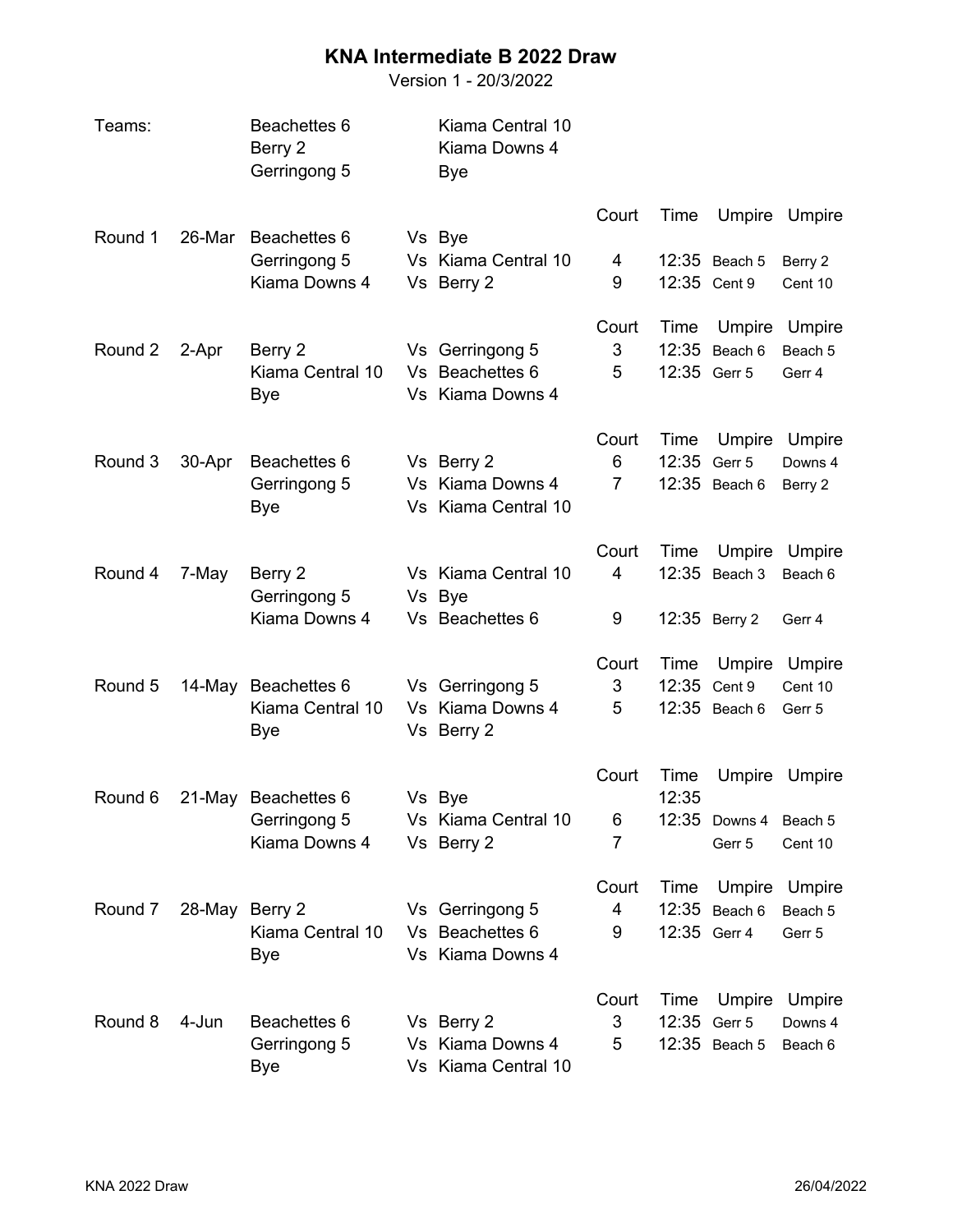## **KNA Intermediate B 2022 Draw**

Version 1 - 20/3/2022

|                 |        |                         |                                | Court          | Time          |               | Umpire Umpire   |
|-----------------|--------|-------------------------|--------------------------------|----------------|---------------|---------------|-----------------|
| Round 9         | 18-Jun | Berry 2<br>Gerringong 5 | Vs Kiama Central 10<br>Vs Bye  | 6              |               | 12:35 Beach 3 | Beach 6         |
|                 |        | Kiama Downs 4           | Vs Beachettes 6                | $\overline{7}$ |               | 12:35 Berry 2 | Gerr 4          |
|                 |        |                         |                                | Court          | Time          | Umpire        | Umpire          |
| Round 10 25-Jun |        | Beachettes 6            | Vs Gerringong 5                | 4              |               | 12:35 Cent 9  | Cent 10         |
|                 |        | Kiama Central 10<br>Bye | Vs Kiama Downs 4<br>Vs Berry 2 | 9              |               | 12:35 Beach 6 | Gerr 5          |
| Round 11 16-Jul |        | Beachettes 6            | Vs Bye                         | Court          | Time<br>12:35 |               | Umpire Umpire   |
|                 |        | Gerringong 5            | Vs Kiama Central 10            | 3              |               | 12:35 Downs 4 | Beach 5         |
|                 |        | Kiama Downs 4           | Vs Berry 2                     | 5              |               | Gerr 5        | Cent 10         |
|                 |        |                         |                                | Court          | Time          | Umpire        | Umpire          |
| Round 12 23-Jul |        | Berry 2                 | Vs Gerringong 5                | 6              | 12:35         |               | Beach 6 Beach 5 |
|                 |        | Kiama Central 10        | Vs Beachettes 6                | $\overline{7}$ | 12:35         | Gerr 4        | Gerr 5          |
|                 |        | Bye                     | Vs Kiama Downs 4               |                |               |               |                 |
|                 |        |                         |                                | Court          | Time          | Umpire        | Umpire          |
| Round 13 30-Jul |        | Beachettes 6            | Vs Berry 2                     | 4              | 12:35         | Gerr 5        | Downs 4         |
|                 |        | Gerringong 5            | Vs Kiama Downs 4               | 9              |               | 12:35 Beach 6 | Berry 2         |
|                 |        | Bye                     | Vs Kiama Central 10            |                |               |               |                 |
|                 |        |                         |                                | Court          | Time          | Umpire        | Umpire          |
| Round 14 6-Aug  |        | Berry 2                 | Vs Kiama Central 10            | 3              |               | 12:35 Beach 3 | Beach 6         |
|                 |        | Gerringong 5            | Vs Bye                         |                |               |               |                 |
|                 |        | Kiama Downs 4           | Vs Beachettes 6                | 5              |               | 12:35 Berry 2 | Gerr 4          |
|                 |        |                         |                                | Court          | Time          | Umpire        | Umpire          |
| Round 15 13-Aug |        | Beachettes 6            | Vs Gerringong 5                | 6              |               | 12:35 Cent 10 | Cent 9          |
|                 |        | Kiama Central 10        | Vs Kiama Downs 4               | $\overline{7}$ |               | 12:35 Beach 6 | Downs 4         |
|                 |        | Bye                     | Vs Berry 2                     |                |               |               |                 |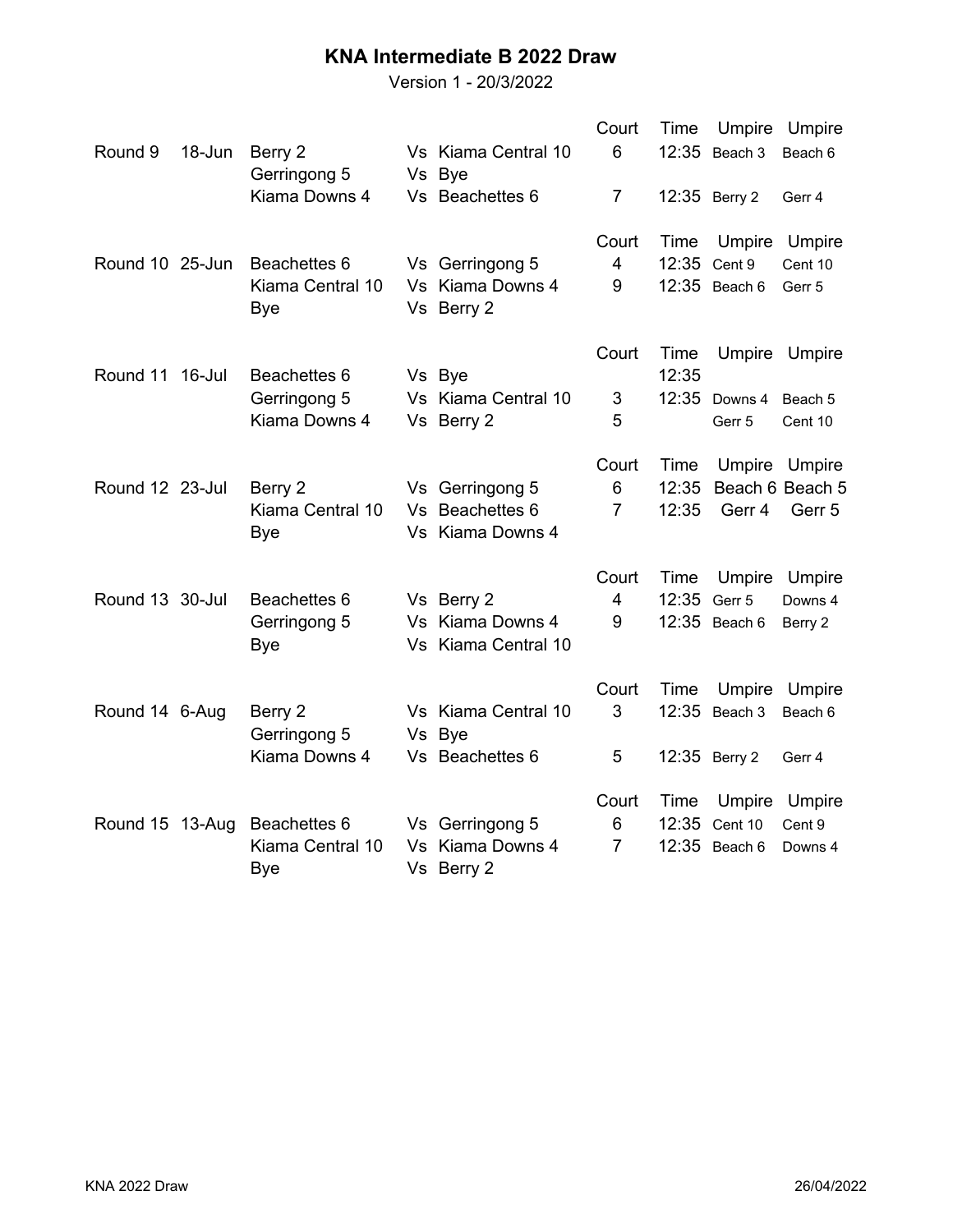Notes: 1. Inter A teams to the right are doing Inter B games and those below from Inter B are doing Inter A games

> Beach 3 Gerr 4 Downs 4 Cent 10

> > Cent 9 Downs 4

Beach 5 Berry 2

Gerr 4 Beach 5 Berry 2 Cent 10

Beach 5 Berry 2